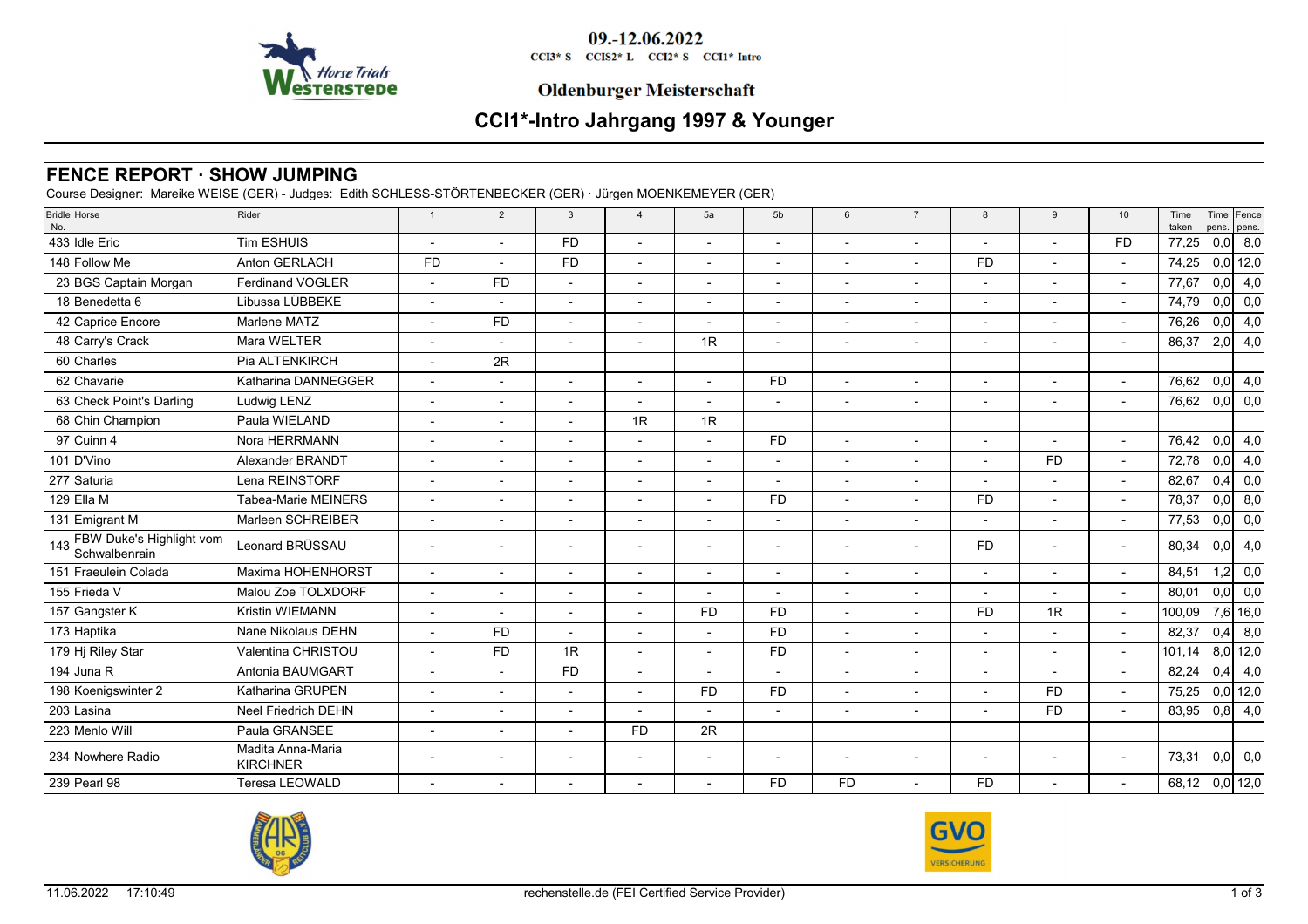

09.-12.06.2022

CCI3\*-S CCIS2\*-L CCI2\*-S CCI1\*-Intro

## **Oldenburger Meisterschaft**

# **CCI1\*-Intro Jahrgang 1997 & Younger**

# **FENCE REPORT · SHOW JUMPING**

Course Designer: Mareike WEISE (GER) - Judges: Edith SCHLESS-STÖRTENBECKER (GER) · Jürgen MOENKEMEYER (GER)

| Bridle Horse<br>No.                        | Rider                                      | -1                       | 2                        | 3                        | $\overline{4}$           | 5a                       | 5 <sub>b</sub>           | 6                        | $\overline{7}$           | 8                        | 9                        | 10                       | Time<br>taken |      | Time Fence<br>pens. pens. |
|--------------------------------------------|--------------------------------------------|--------------------------|--------------------------|--------------------------|--------------------------|--------------------------|--------------------------|--------------------------|--------------------------|--------------------------|--------------------------|--------------------------|---------------|------|---------------------------|
| 259 Realist 24                             | Franziska VON<br><b>ASCHWEGE</b>           |                          |                          |                          | $\overline{\phantom{a}}$ | 1R                       | $\overline{\phantom{a}}$ |                          | $\blacksquare$           |                          |                          | $\overline{\phantom{a}}$ | 92,20         | 4,4  | 4,0                       |
| 264 Rocafina                               | Anna-Lara TAUSCHER                         |                          | $\overline{\phantom{0}}$ |                          | $\overline{\phantom{a}}$ | $\overline{\phantom{a}}$ | $\overline{\phantom{a}}$ | $\overline{\phantom{0}}$ | $\overline{a}$           | $\overline{\phantom{0}}$ | $\overline{\phantom{a}}$ | $\overline{\phantom{a}}$ | 75,64         | 0, 0 | 0,0                       |
| 282 Showtime                               | Paula BURESCH                              |                          | 1R                       | <b>FD</b>                | $\overline{\phantom{0}}$ | 1R                       |                          |                          |                          |                          |                          |                          |               |      |                           |
| 297 Tullibards Knight Of The<br>Night      | <b>Jelte Merit MEYER</b>                   | <b>FD</b>                |                          |                          | <b>FD</b>                |                          | F <sub>D</sub>           |                          |                          |                          | <b>FD</b>                | $\overline{\phantom{a}}$ | 76,42         |      | $0,0$ 16,0                |
| 303 Valkato G                              | <b>Bjarne FISCHER</b>                      |                          | $\overline{\phantom{a}}$ | $\overline{\phantom{a}}$ | $\overline{a}$           | $\overline{\phantom{0}}$ | $\overline{\phantom{a}}$ | $\overline{\phantom{a}}$ | $\overline{\phantom{a}}$ | $\overline{\phantom{a}}$ |                          | $\overline{\phantom{a}}$ | 77,25         | 0,0  | 0,0                       |
| 324 Corminjo                               | Leslie HOLENSTEIN                          |                          |                          | <b>FD</b>                | $\overline{\phantom{a}}$ |                          |                          | $\overline{\phantom{a}}$ | $\overline{\phantom{a}}$ |                          | 1RFD                     | $\overline{\phantom{a}}$ | 98,51         |      | $6,8$ 12,0                |
| 326 Cracks Cajsa                           | Mikko MOISALA                              | $\overline{\phantom{a}}$ | $\blacksquare$           | $\sim$                   | $\blacksquare$           | <b>FD</b>                | <b>FD</b>                | $\overline{\phantom{a}}$ | $\blacksquare$           | <b>FD</b>                | <b>FD</b>                | $\overline{\phantom{a}}$ | 82,31         |      | $0,4$ 16,0                |
| 384 QC Rock And Roll                       | <b>Max THUAL</b>                           |                          | <b>FD</b>                | $\overline{\phantom{a}}$ | $\overline{\phantom{a}}$ | $\overline{\phantom{a}}$ | $\blacksquare$           | $\overline{\phantom{a}}$ | $\blacksquare$           |                          | <b>FD</b>                | $\blacksquare$           | 82,23         | 0,4  | 8,0                       |
| 353 Hendrikus                              | Axelle DE JAMBLINNE                        | $\overline{\phantom{a}}$ | $\blacksquare$           | $\overline{a}$           | $\blacksquare$           | $\overline{\phantom{a}}$ | $\overline{\phantom{a}}$ | $\overline{a}$           | $\blacksquare$           | $\sim$                   | $\overline{\phantom{a}}$ | $\overline{\phantom{a}}$ | 80,26         | 0,0  | 0,0                       |
| 408 Dike Runner                            | Emilia VOGEL                               |                          | $\blacksquare$           | $\overline{\phantom{0}}$ | $\blacksquare$           | <b>FD</b>                | F <sub>D</sub>           | $\overline{a}$           | $\blacksquare$           | $\overline{\phantom{a}}$ | $\overline{\phantom{a}}$ | $\overline{\phantom{a}}$ | 81,98         | 0,0  | 8,0                       |
| 409 Tullibards Whatsallabout               | Margherita BONACCORSI                      | $\overline{\phantom{a}}$ | $\overline{\phantom{a}}$ |                          | $\blacksquare$           |                          | $\overline{\phantom{a}}$ | $\overline{\phantom{a}}$ | $\blacksquare$           |                          | $\overline{\phantom{a}}$ | $\overline{\phantom{a}}$ | 73,82         | 0,0  | 0,0                       |
| 417 Culmano                                | Emmi TAPIO                                 | $\blacksquare$           | $\blacksquare$           |                          | $\overline{\phantom{a}}$ |                          | $\blacksquare$           | $\overline{\phantom{0}}$ | $\blacksquare$           |                          |                          | $\overline{\phantom{a}}$ | 86,31         | 2,0  | 0,0                       |
| 423 Federweisse S                          | Maria Elisabeth SCHULTE<br><b>SPECHTEL</b> |                          |                          | $\overline{\phantom{a}}$ | $\overline{\phantom{a}}$ | $\overline{\phantom{a}}$ |                          |                          | $\overline{\phantom{0}}$ | $\overline{\phantom{a}}$ |                          | $\overline{\phantom{a}}$ | 77,42         | 0,0  | 0,0                       |
| 435 Wernisaz M                             | Carina KOCH                                | $\sim$                   | $\overline{\phantom{a}}$ |                          | $\overline{\phantom{a}}$ | $\blacksquare$           | $\blacksquare$           | $\overline{\phantom{a}}$ | $\blacksquare$           | $\overline{\phantom{a}}$ |                          | $\overline{\phantom{a}}$ | 80,04         | 0,0  | 0,0                       |
| 442 Donnacelli 4                           | Jana SCHOUPAL                              |                          |                          |                          | $\overline{\phantom{0}}$ | $\overline{\phantom{a}}$ | $\overline{\phantom{a}}$ | $\overline{\phantom{a}}$ | ٠                        |                          |                          | $\overline{\phantom{a}}$ | 78,65         | 0,0  | 0,0                       |
| 444 Alemania 13                            | Zoe DEUSING                                |                          | $\overline{\phantom{0}}$ | $\overline{\phantom{0}}$ | $\overline{\phantom{0}}$ | $\overline{\phantom{a}}$ | $\overline{\phantom{a}}$ | $\overline{\phantom{0}}$ | $\blacksquare$           | $\overline{\phantom{a}}$ | $\overline{\phantom{a}}$ | $\blacksquare$           | 79,62         | 0, 0 | 0,0                       |
| 445 Chilli Supreme                         | Katharina ATERLEY                          |                          | $\overline{\phantom{a}}$ |                          | $\overline{\phantom{a}}$ | $\overline{\phantom{0}}$ | $\overline{\phantom{a}}$ | $\overline{\phantom{0}}$ | $\overline{\phantom{a}}$ |                          |                          | $\overline{\phantom{a}}$ | 85,81         | 1,6  | 0,0                       |
| 448 Dukershoeve Perfect For Me Loïs JOOSSE |                                            |                          |                          | <b>FD</b>                | $\overline{\phantom{a}}$ |                          | $\overline{\phantom{a}}$ |                          | $\overline{\phantom{0}}$ | <b>FD</b>                | $\overline{\phantom{a}}$ | $\overline{\phantom{a}}$ | 86,93         | 2,0  | 8,0                       |
| 450 Hennessy                               | Wiktoria KNAP                              |                          |                          |                          |                          | <b>FD</b>                | $\overline{\phantom{a}}$ |                          |                          | <b>FD</b>                |                          | $\overline{\phantom{a}}$ | 82,53         | 0,4  | 8,0                       |
| 453 Kontent vd Watermolen                  | Noor KUILBOER                              |                          | $\overline{a}$           | $\overline{a}$           | $\overline{\phantom{a}}$ | $\overline{\phantom{0}}$ | $\overline{\phantom{a}}$ | $\overline{a}$           | $\overline{a}$           | $\overline{\phantom{a}}$ | $\overline{\phantom{a}}$ | $\overline{\phantom{a}}$ | 79,78         | 0,0  | 0,0                       |
| 464 Carismo 22                             | Smilla Lou RAKOW                           |                          |                          | $\overline{a}$           | $\overline{a}$           | $\overline{\phantom{a}}$ | $\overline{\phantom{0}}$ | $\overline{\phantom{a}}$ | $\overline{\phantom{a}}$ |                          |                          | $\blacksquare$           | 71,07         | 0,0  | 0,0                       |
| 447 Carnally Rock                          | <b>Tim ESHUIS</b>                          | $\overline{\phantom{0}}$ | <b>FD</b>                | $\overline{a}$           | $\overline{\phantom{a}}$ | $\overline{\phantom{a}}$ | $\overline{\phantom{0}}$ | $\overline{a}$           | $\overline{\phantom{a}}$ | $\overline{\phantom{0}}$ | $\sim$                   | $\overline{\phantom{a}}$ | 84,34         | 1,2  | 4,0                       |
|                                            |                                            |                          |                          |                          |                          |                          |                          |                          |                          |                          |                          |                          |               |      |                           |

| <sup>t</sup> Refusal |  |  |  |  |  |  |
|----------------------|--|--|--|--|--|--|
| 2 Refusal            |  |  |  |  |  |  |
| Fence down           |  |  |  |  |  |  |